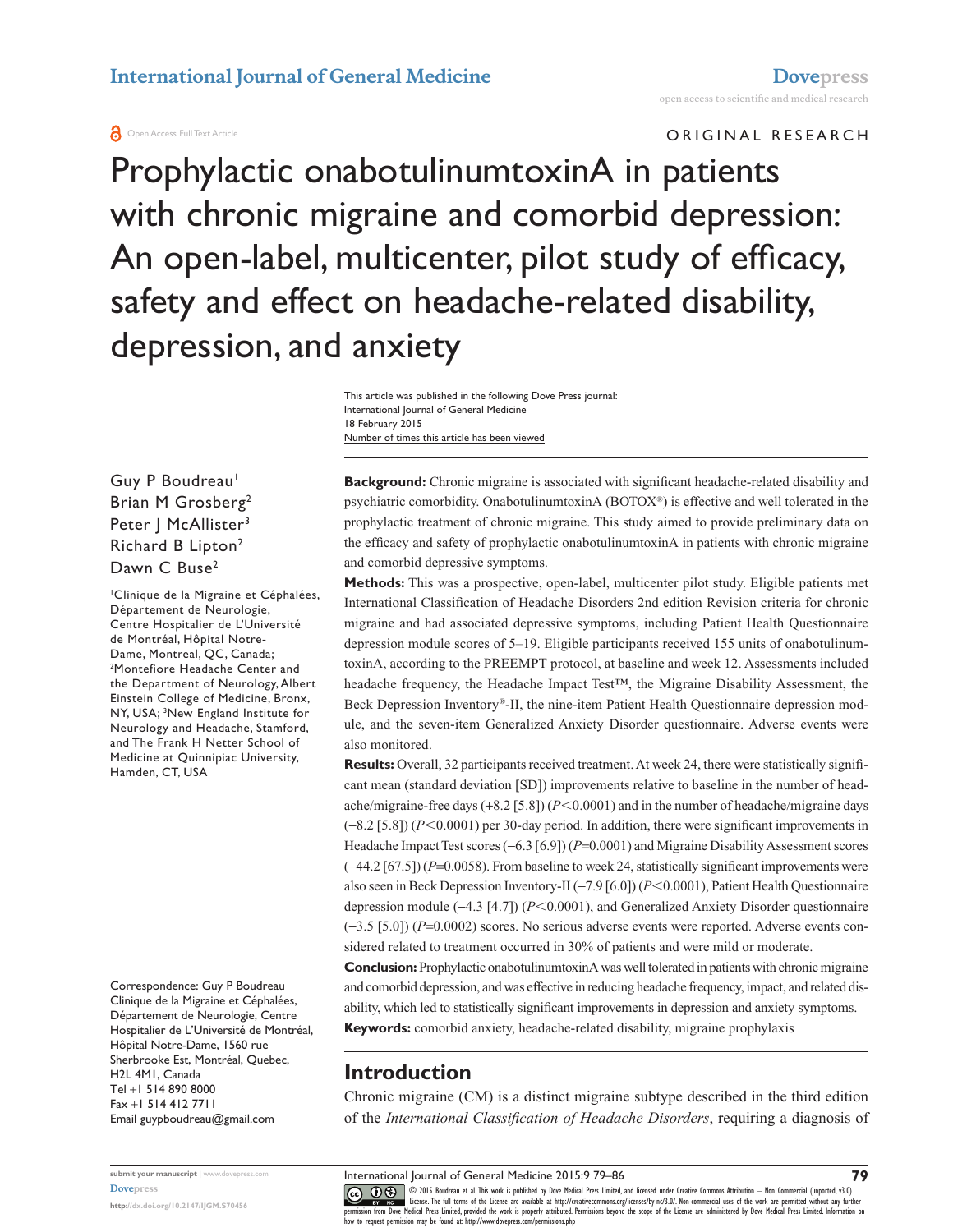migraine and headache on  $\geq$ 15 days per month for at least 3 months where on at least 8 days per month, the headaches meet the criteria for migraine or respond to migrainespecific treatment.<sup>1</sup> Estimates of CM prevalence range from  $0.9\%$ –2.2% in the general population;<sup>2,3</sup> in headache centers it is the most common form of chronic daily headache.<sup>4</sup> CM significantly interferes with activities of daily living, limiting daily activity and causing substantial loss of productive time, and is associated with both depression and anxiety.<sup>3,5–13</sup>

Because headaches occur more days than not, CM is usually treated with preventive medications that are intended to reduce headache days per month, improve function, and reduce the need for acute medications, which may be associated with medication overuse.7,14–19 The only Food and Drug Administration (FDA)-approved preventive treatment for CM is onabotulinumtoxinA (BOTOX®; Allergan, Inc. Irvine, CA, USA). Other treatments, including topiramate, divalproex sodium, antihypertensive agents (eg, beta blockers, calcium channel blockers) and antidepressants (eg, amitriptyline, nortriptyline), are used "off-label" in CM prevention. Pooled data from two double-blind, randomized trials (PREEMPT) demonstrate that onabotulinumtoxinA is effective in reducing the number of headache days per month and headache impact, as well as in improving health-related quality of life.20,21

Psychiatric comorbidities, such as depression and anxiety, occur in about one-third of individuals with CM and at significantly elevated rates compared with episodic migraine, in population studies.<sup>8,10,22-24</sup> We hypothesized that prophylactic treatment of CM with onabotulinumtoxinA would reduce headache frequency and impact and thereby lead to an improvement in depression and anxiety symptoms in patients with these psychiatric comorbidities. We therefore carried out this open-label, multicenter, pilot study of prophylactic onabotulinumtoxinA in patients with CM and comorbid depression to assess its efficacy and safety in this patient population and to evaluate its potential for reducing depression/anxiety as a consequence of a reduction in headache frequency and headache-related disability.

## **Methods** Study design and treatment

This was a prospective, open-label, multicenter, pilot study to gather preliminary data on the efficacy and safety of treatment with onabotulinumtoxinA, given at baseline and at week 12, in the prophylactic treatment of CM with comorbid depressive disorders. The study comprised a screening visit (week −4) followed by a 4-week screening phase, a baseline visit (day 0),

and two follow-up visits (week 12 and week 24). Follow-up telephone calls were conducted at 4-week intervals. The study was carried out in compliance with the International Conference on Harmonisation guideline for Good Clinical Practice and the current revision of the Declaration of Helsinki, and the study protocol and informed consent forms were approved by an Institutional Review Board at each site prior to study initiation. All participants provided written informed consent prior to treatment.

All participants received onabotulinumtoxinA injections at day 0 (baseline) and at week 12 according to the PREEMPT 2 protocol, as previously reported.<sup>25</sup> Briefly, study injections were administered, by the principal investigator at each site, as 31 fixed-site, fixed-dose, intramuscular (IM) injections (minimum total dose 155 U) across seven specific head/neck muscle areas. A "follow the pain" strategy with additional dosing was allowed at the investigator's discretion (maximum total dose 195 U).25

The potency units of onabotulinumtoxinA  $(BOTOX^*)$ for injection are specific to the preparation utilized. They are not interchangeable with other preparations of botulinum toxin products, and therefore, units of biological activity of onabotulinumtoxinA cannot be compared nor converted into units of any other botulinum toxin product.

### **Participants**

Eligible participants were men and women aged 18 years or older meeting diagnostic criteria for CM according to the *International Classification of Headache Disorders* 2nd edition Revision,<sup>26</sup> with history of a mood disorder due to a general medical condition (frequent and severe migraine) and depressive features or depressive episodes/disorders described in the *Diagnostic and Statistical Manual of Mental Disorders* (DSM) Fourth Edition Text Revision<sup>27</sup> for  $>6$  months, as well as one or both of the following at screening (self-assessment): nine-item Patient Health Questionnaire (PHQ-9) depression module score of 5–19; seven-item Generalized Anxiety Disorder (GAD-7) questionnaire score  $\geq$ 10. Principal exclusion criteria were: diagnosis of another headache disorder according to the classifications in sections 3 to 14 of the *International Classification of Headache Disorders* 2nd edition;28 history or current diagnosis of psychosis, unstable cyclic mood disorders, bipolar disorder, or suicidal ideation; pregnancy or breast feeding; previous use of any botulinum toxin type A for treatment of any headache (at any time) or nonheadache indication (in the past year); or use of prophylactic medication for headache within 28 days prior to the screening visit. Patients using antidepressants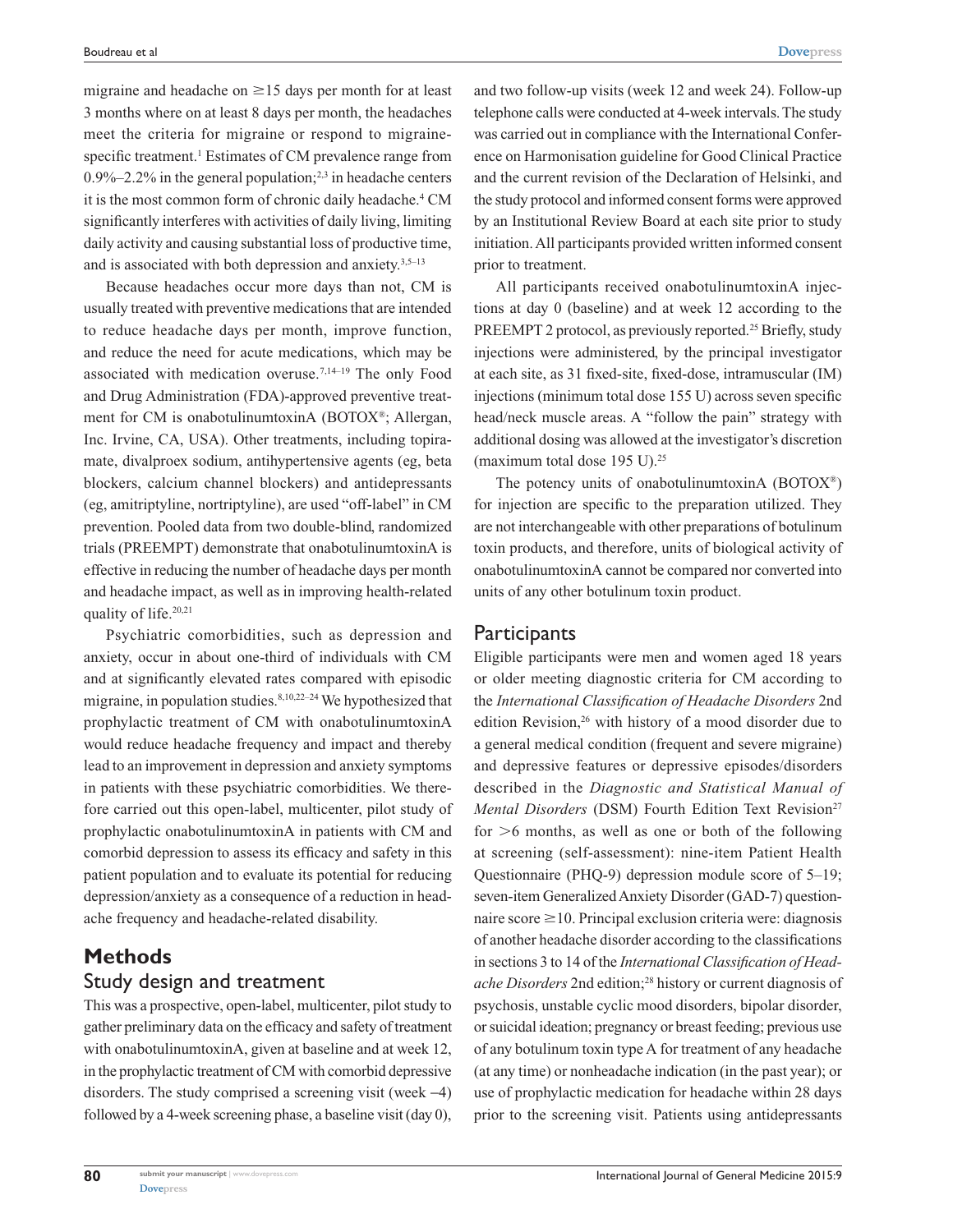were eligible provided that they had taken a stable dose for .90 days. Use of barbiturates was not permitted at any time during the study. Patients were permitted to use other analgesics on no more than 10 days per month, in order to exclude patients with "medication overuse" headache.

## Outcome measures

During the study, participants were evaluated by a physician at week −4, day 0, week 12, and week 24, and by a psychologist at week −4 and week 24 if required. Participants recorded headache characteristics using consecutive monthly headache diaries that were completed throughout the entire study period. The headache efficacy measures were mean change from baseline, at weeks 12 and 24, in number of headache- or migraine-free days, number of headache/migraine days, and intensity of headaches/migraines (reported as the average value for the three consecutive 30-day periods preceding the assessment). A "headache day" was defined as a day (00:00 to 23:59) with  $\geq$ 4 continuous hours of headache recorded in the patient's diary. Intensity of headache pain was scored by patients as follows: 1= mild, 3= moderate, or 5= severe. Headache pain was also assessed using a visual analog scale (VAS) at day 0, and weeks 12 and 24, with scores ranging from 0= no pain to  $10$ = most severe pain.<sup>14</sup>

Headache-related disability and health-related quality of life were assessed at day 0, week 12, and week 24, using the six-item Headache Impact Test  $(HIT-6)$ ,<sup>29</sup> the Migraine Disability Assessment (MIDAS),<sup>30</sup> and the Short Form (36) Health Survey questionnaire Version 2 (SF-36®) (QualityMetric Inc., Lincoln, RI, USA). Each HIT-6 question was scored as never (6 points), rarely (8 points), sometimes (10 points), very often (11 points), or always (13 points), with questions 4–6 relating to the past 4 weeks, for a total score of  $36-78$  ( $\geq 60$  = severe impact,  $56-59$  = substantial impact,  $50-55=$  some impact, and  $\leq 49=$  little to no impact). The MIDAS score was obtained by combining the scores (number of days) for each of five questions relating to the impact of all headaches over the past 3 months, with headache-related disability graded as follows: grade I= little or no disability (score  $0-5$ ), grade II= mild disability (6–10), grade III= moderate disability  $(11–20)$ , grade IV= severe disability  $(\geq 21)$ . The SF-36 comprises eight scales relating to two summary measures (physical component and mental component summary scores). Each scale is scored between  $0$ = poor quality of life and  $100$ = good quality of life.

Depression and anxiety symptoms were assessed at day 0, week 12, and week 24, using the Beck Depression Inventory-II  $(BDI-II)$ ,<sup>31</sup> the PHQ-9,<sup>32</sup> and the GAD-7<sup>33</sup> questionnaire.

The PHQ-9 and the GAD-7 were also assessed at screening (week −4). The BDI-II is a 21-item, self-report questionnaire used to evaluate severity of depression, based on the past 2 weeks. Cumulative scores (range 0–63) determine the level of depression: 0–13= minimal, 14–19= mild, 20–28= moderate, 29–63= severe. The PHQ-9 consists of nine questions evaluating the frequency of depressive symptoms over the past 2 weeks, which are scored as follows:  $0=$  never,  $1=$ on several days, 2= on more than half of days, 3= nearly every day. Cumulative scores (range 0–27) determine level of depression: 0–4= minimal, 5–9= mild, 10–14= moderate, 15–19= moderately severe,  $\geq$ 20= severe. The GAD-7 is a seven-item questionnaire used to evaluate the frequency of anxious symptomatology over the past 2 weeks. Each question is scored as: 0= not at all, 1= on several days, 2= on more than half the days, 3= nearly every day. Cumulative scores (range 0–21) determine level of anxiety: 0–4= minimal; 5–9= mild; 10–14= moderate;  $\geq$ 15= severe. For this study, an additional question was included in both the PHQ-9 and the GAD-7, as question 10 and question 8, respectively, to evaluate the impact of depression and anxiety on occupational disability: "If you checked off any problems, how difficult have these problems made it for you to do your work, take care of things at home, or get along with other people?" Patients could select the following answers: 0= not at all, 1= somewhat difficult, 2= very difficult, or 3= extremely difficult; cumulative scores were also calculated to determine mean change from baseline.

For the safety assessment, subjects were monitored by investigators for adverse events (AEs) and changes in vital signs throughout the study period.

## Statistical analysis

This pilot study was intended to facilitate the design of future treatment trials for persons with CM and depressive symptoms. Formal sample size calculations were not possible. We targeted enrollment of approximately 30 patients to facilitate the planning of future studies. All patients who received treatment were included in the efficacy analyses. Statistical analysis was carried out using SAS® 9.2 (SAS Institute Inc., Cary, NC, USA). Analysis of AEs included subjects with at least one postbaseline visit or who reported AEs. Continuous data were summarized using descriptive statistics, and categorical data were summarized using frequencies. Unless otherwise stated, statistical analysis of change from baseline was performed using the paired *t*-test for headache outcomes, the HIT-6, the MIDAS, the SF-36, and the BDI-II, and using the Wilcoxon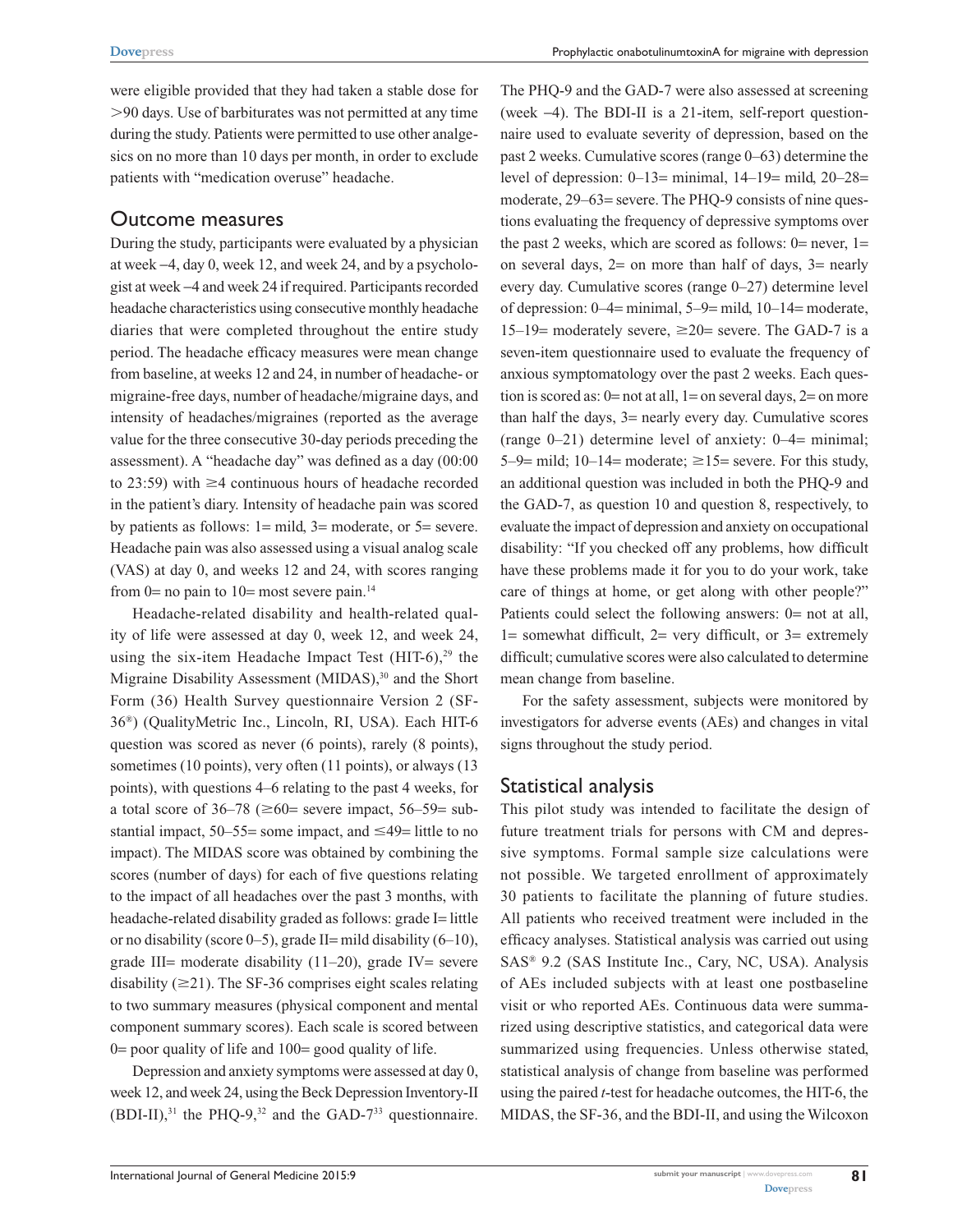**Table I** Patient characteristics at screening

| Patients (n=32) |
|-----------------|
| 42.4 (12.4)     |
| $19 - 66$       |
| 28 (87.5)       |
|                 |
| 25 (78.1)       |
| (3.1)           |
| 6(18.8)         |
| 10.56(4.17)     |
| 8.25(5.66)      |
|                 |

**Abbreviations:** GAD-7, seven-item Generalized Anxiety Disorder questionnaire; PHQ-9, nine-item Patient Health Questionnaire depression module; SD, standard deviation.

signed-rank test for pain (VAS), the PHQ-9, and the GAD-7. All statistical tests were two-sided, and a  $P$ -value  $\leq 0.05$  was considered statistically significant.

The authors had full access to the data in the study and take responsibility for the integrity of the data and the accuracy of the data analysis.

## **Results** Demographic characteristics and disposition

Of 66 patients screened, 32 were eligible for inclusion in the study, which was conducted at three headache clinics in Canada and the United States between December 2007 and April 2009. The majority of subjects were women and Caucasian (Table 1). At screening, on average, patients were experiencing moderate depression as measured by the PHQ-9 and mild anxiety as measured by the GAD-7. Eight subjects discontinued prior to week 24 (lack of efficacy  $[n=4]$ ; lost to follow up  $[n=2]$ ; and withdrew consent [n=2]).

# Headache, headache disability, and health-related quality of life outcomes

At week 24, a statistically significant increase from baseline in the number of headache/migraine-free days was seen, along with a statistically significant reduction from baseline in the number of headache/migraine days (both  $P < 0.0001$ ) (Table 2). There was no significant change from baseline in intensity of headache/migraine pain at week 24 (Table 2). A statistically significant reduction in pain score (VAS) was observed from baseline to week 24 (*P*<0.0001). At baseline, the mean total HIT-6 score was ∼65, indicating severe headache impact. The reduction from baseline in mean total HIT-6 score was statistically significant at week 24 ( $P=0.0001$ ), resulting in a mean total score below the severe impact threshold at week 24 (Table 2). There was also a statistically significant change from baseline in mean total MIDAS score at week 24, indicating a reduction in migraine-related disability (*P*=0.0058) (Table 2).

Statistically significant changes from baseline to week 24 were observed for the total SF-36 score, the physical and mental component summary scores, and for all eight SF-36 scales (Table 3).

### Assessment of psychiatric comorbidities

At baseline, on average, patients were experiencing mild depression as measured by the BDI-II and the PHQ-9, and mild anxiety as measured by GAD-7 (Figure 1). Mean (standard deviation [SD]) changes from baseline in BDI-II and PHQ-9 scores were statistically significant at week 12 (−4.0 [8.7]) [*P*=0.0166] and −1.9 [5.3] [*P*=0.0168], respectively) and week  $24$  (−7.9 [6.0] and −4.3 [4.7], respectively [both  $P \le 0.0001$ ]), indicating a reduction in depressive symptoms (Figure 1). For the GAD-7, changes from baseline were

| Table 2 Changes in headache outcomes, pain, and headache-related disability |  |
|-----------------------------------------------------------------------------|--|
|-----------------------------------------------------------------------------|--|

| <b>Measure</b>                      | Mean (SD)                                          |                           |                                           | P-value  |
|-------------------------------------|----------------------------------------------------|---------------------------|-------------------------------------------|----------|
|                                     | <b>Baseline</b><br>Week 24<br>$(n=32)$<br>$(n=26)$ |                           | Change from baseline<br>to week 24 (n=25) |          |
|                                     |                                                    |                           |                                           |          |
| Headache- or migraine-free days     | $13.2 (5.5)^{b}$                                   | 21.6(5.4)                 | 8.2(5.8)                                  | < 0.0001 |
| per 30-day period                   |                                                    |                           |                                           |          |
| Days with headache/migraine per     | $16.8~(5.5)^{b}$                                   | 8.4 $(5.4)^c$             | $-8.2(5.8)$                               | < 0.0001 |
| 30-day period                       |                                                    |                           |                                           |          |
| Intensity of headache/migraine pain | 2.1 $(0.4)^{b}$                                    | $1.9(0.4)$ <sup>c,d</sup> | $-0.2$ (0.4) <sup>e</sup>                 | 0.0732   |
| per 30-day period <sup>a</sup>      |                                                    |                           |                                           |          |
| Pain score (VAS)                    | 6.2(1.5)                                           | $3.8(2.8)^{b}$            | $-2.5(2.5)$                               | < 0.0001 |
| Total HIT-6 score                   | 65.3(4.0)                                          | 59.2 $(7.1)^{b}$          | $-6.3(6.9)$                               | 0.0001   |
| <b>Total MIDAS</b> score            | 73.2 (58.2) <sup>e</sup>                           | $27.2(37.6)^d$            | $-44.2$ (67.5) <sup>e</sup>               | 0.0058   |

Notes: <sup>ap</sup>atients scored headache pain intensity as: 1= mild, 3= moderate, or 5= severe; <sup>b</sup>data are missing for one patient; 'average value for the three consecutive 30-day periods preceding the assessment; <sup>d</sup>data are missing for two patients; <sup>e</sup>data are missing for three patients.

**Abbreviations:** HIT-6, Headache Impact Test; MIDAS, Migraine Disability Assessment; SD, standard deviation; VAS, visual analog scale.

**82**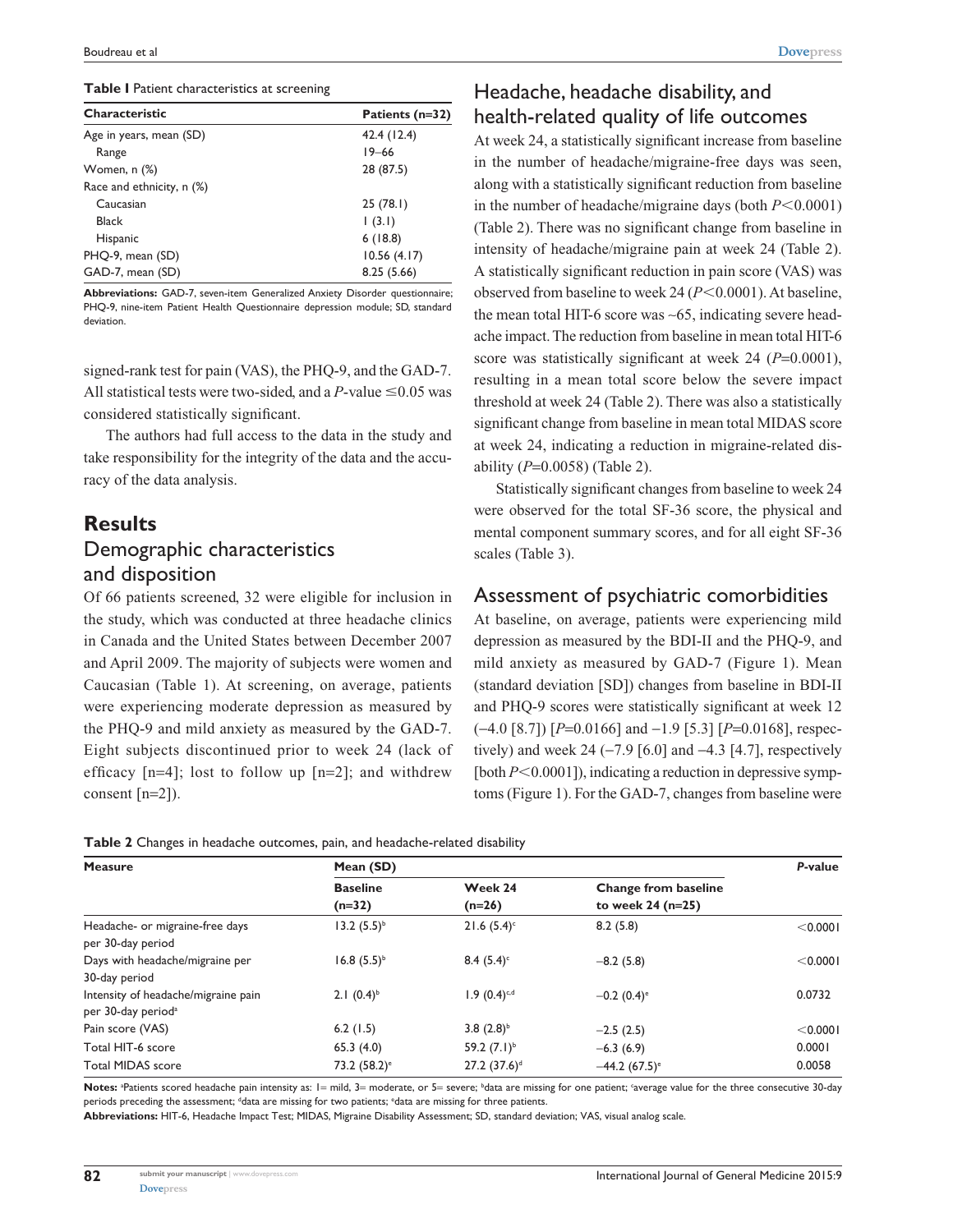| <b>Scale</b>                        | Mean (SD)                   |                     |                                                        | P-value               |
|-------------------------------------|-----------------------------|---------------------|--------------------------------------------------------|-----------------------|
|                                     | <b>Baseline</b><br>$(n=32)$ | Week 24<br>$(n=25)$ | <b>Change from baseline</b><br>to week $24$ (n= $25$ ) |                       |
| SF-36 Physical Health summary score | 56.4 (18.9)                 | 69.9(22.3)          | 13.1(14.8)                                             | 0.0002                |
| Scale 1: physical functioning       | 77.7 (21.4)                 | 82.8 (22.8)         | 5.6(17.6)                                              | $0.0074$ <sup>a</sup> |
| Scale 2: role-physical              | 53.5 (25.7)                 | 74.3 (25.8)         | 20.6(19.1)                                             | < 0.0001              |
| Scale 3: bodily pain                | 38.8 (19.6)                 | 59.2 (22.3)         | 19.1(19.8)                                             | $<$ 0.000 l           |
| Scale 4: general health             | 55.7 (20.2)                 | 63.1(25.5)          | 7.2(15.7)                                              | 0.0305                |
| SF-36 Mental Health summary score   | 55.3 (18.0)                 | 72.8 (20.4)         | 17.1(14.8)                                             | < 0.0001              |
| Scale 5: vitality                   | 37.9 (17.3)                 | 56.5 (22.8)         | 17.5(21.2)                                             | 0.0004                |
| Scale 6: social functioning         | 55.1 (22.6)                 | 74.5 (25.9)         | 18.0(23.7)                                             | 0.0009                |
| Scale 7: role-emotional             | 67.3(26.6)                  | 85.3(21.6)          | 17.8(18.8)                                             | < 0.0001              |
| Scale 8: mental health              | 60.8(19.0)                  | 75.0 (18.9)         | 15.0(10.9)                                             | < 0.0001              |
| Total SF-36 score                   | 55.8 (17.8)                 | 71.4 (20.8)         | 15.1(13.9)                                             | $<$ 0.000 l           |

Notes: <sup>a</sup>Analyzed using Wilcoxon signed-rank method. Higher scores correspond with better functioning on the SF-36.

**Abbreviations:** SD, standard deviation; SF-36, Short Form (36) Health Survey.





**Abbreviations:** BDI-II, Beck Depression Inventory-II; GAD-7, seven-item Generalized Anxiety Disorder questionnaire; PHQ-9, nine-item Patient Health Questionnaire depression module; SD, standard deviation.

statistically significant at week 12 (−1.3 [5.6] [*P*=0.0313]) and week 24 (−3.5 [5.0] [*P*=0.0002]), indicating a reduction in anxiety symptoms (Figure 1).

The proportion of subjects who reported that their depression had made their work, domestic chores, and interaction with others "extremely difficult" decreased from 6.3% at baseline to 0% at week 24 and "very difficult" from 18.8% at baseline to 13.0% at week 24. The proportion reporting no interference with their activities ("not at all") increased from 15.6% at baseline to 52.2% at week 24 (Figure 2A). The proportion of patients who reported that their anxiety had made their work, domestic chores, and interaction with others "somewhat difficult" decreased from 77.4% at baseline to 50.0% at week 24, and the percentage reporting no interference with their activities ("not at all") increased from 12.9% at baseline to 38.9% at week 24 (Figure 2A). There was no change in the proportion of subjects reporting "very difficult" from baseline to week 24.

As shown in Figure 2B, there was a statistically significant reduction from baseline to week 24 in the overall score for the added PHQ-9 question 10 (interference with daily activities, as stated above) and a numerical reduction (not significant) in overall score for the added GAD-7 question 8 (interference with daily activities).

#### Safety

Overall, 15 of 30 (50%) subjects assessed for safety experienced AEs. No serious AEs were reported at any time during the study period. AEs considered definitely or probably related to the study treatment occurred in nine of the 30 patients (30%), but these were considered mild or moderate and were fully resolved after a short time. They included cervical muscle pain, eyelid ptosis, injection site bruising,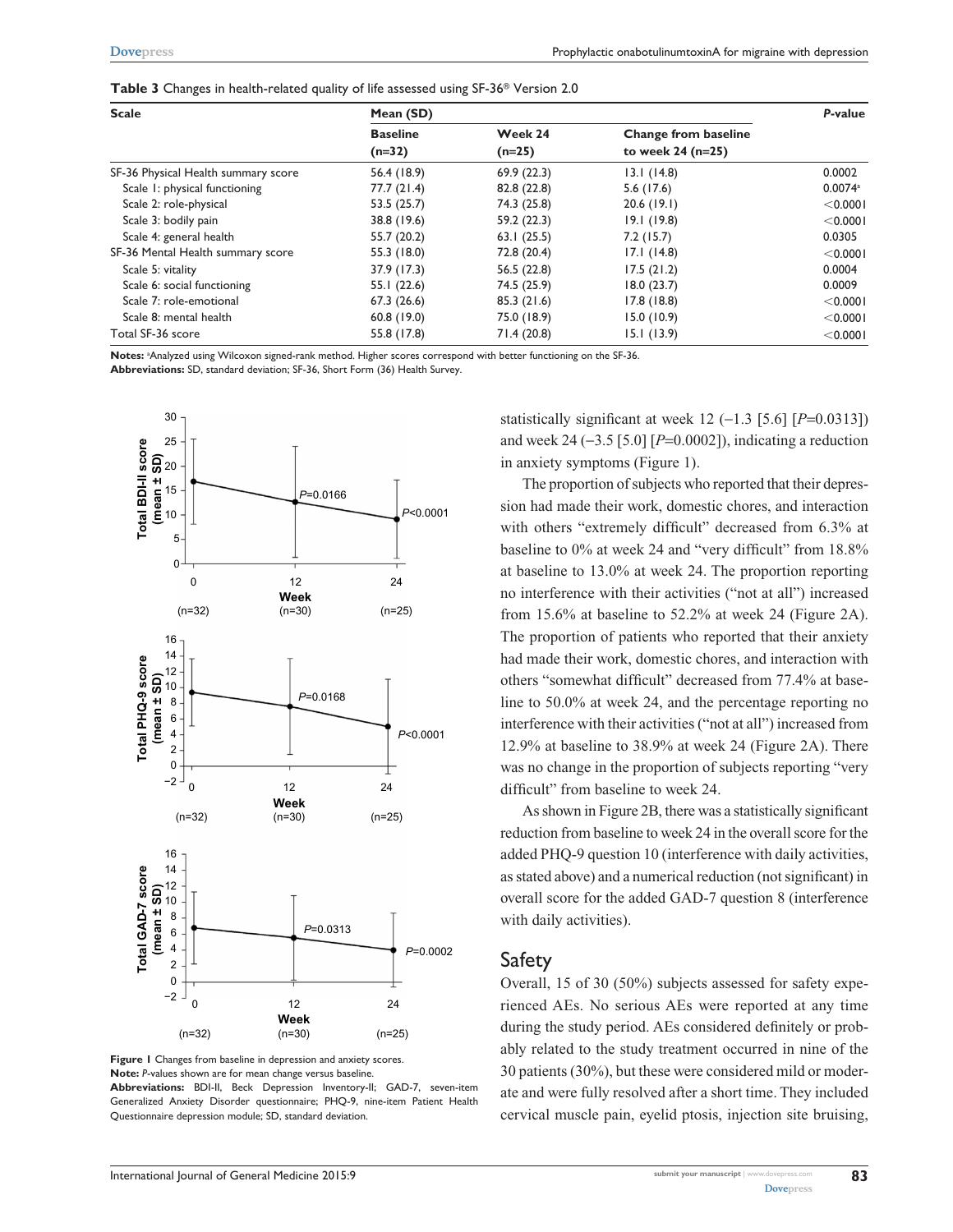

**Figure 2** Changes in impact and disability associated with depression and anxiety: patient responses (**A**) and change from baseline in total score (**B**). **Notes:** The PHQ-9 question 10/GAD-7 question 8 was "If you checked off any problems, how difficult have these problems made it for you to do your work, take care of things at home, or get along with other people?" \*\**P*=0.0054 vs baseline.

**Abbreviations:** GAD-7, seven-item Generalized Anxiety Disorder questionnaire; PHQ-9, nine-item Patient Health Questionnaire depression module; SD, standard deviation.

syncope due to injection, unable to move forehead, stiffness in forehead, stiffness in neck, neck tenderness, sensation of weight on neck, constant headache, and tenderness in shoulders. There were no statistically significant changes in vital signs from baseline to week 24.

## **Conclusion**

In this open-label pilot study, treatment of patients with CM and depressive symptoms was associated with statistically significant reductions, from baseline to week 24, in number of headache days, headache pain score (VAS), headache impact (HIT-6), and headache-related disability (MIDAS). In addition, there were statistically significant improvements in depression symptoms (BDI-II and PHQ-9) and anxiety symptoms (GAD-7). Furthermore, improvements from baseline to week 24 were seen in the effects of depression and anxiety on patients' self-reported ability to work and interact with others, and in mental health and overall general health (SF-36). These results support our hypothesis that, in patients with CM and comorbid depression, treatment with onabotulinumtoxinA would be associated with reductions in headache frequency and impact as well as symptoms of depression and anxiety.

Our study population, recruited from three headache specialty care centers, was broadly representative of the CM patient population seen in clinical practice. Participants had mild to moderate depression and mild anxiety at study entry. To our knowledge, this is the first study to assess the effect of prophylactic onabotulinumtoxinA on comorbid depression and anxiety in patients with CM as this was not assessed in the PREEMPT trials. These comorbidities are associated with increased rates of progression from episodic to CM.<sup>11,34</sup>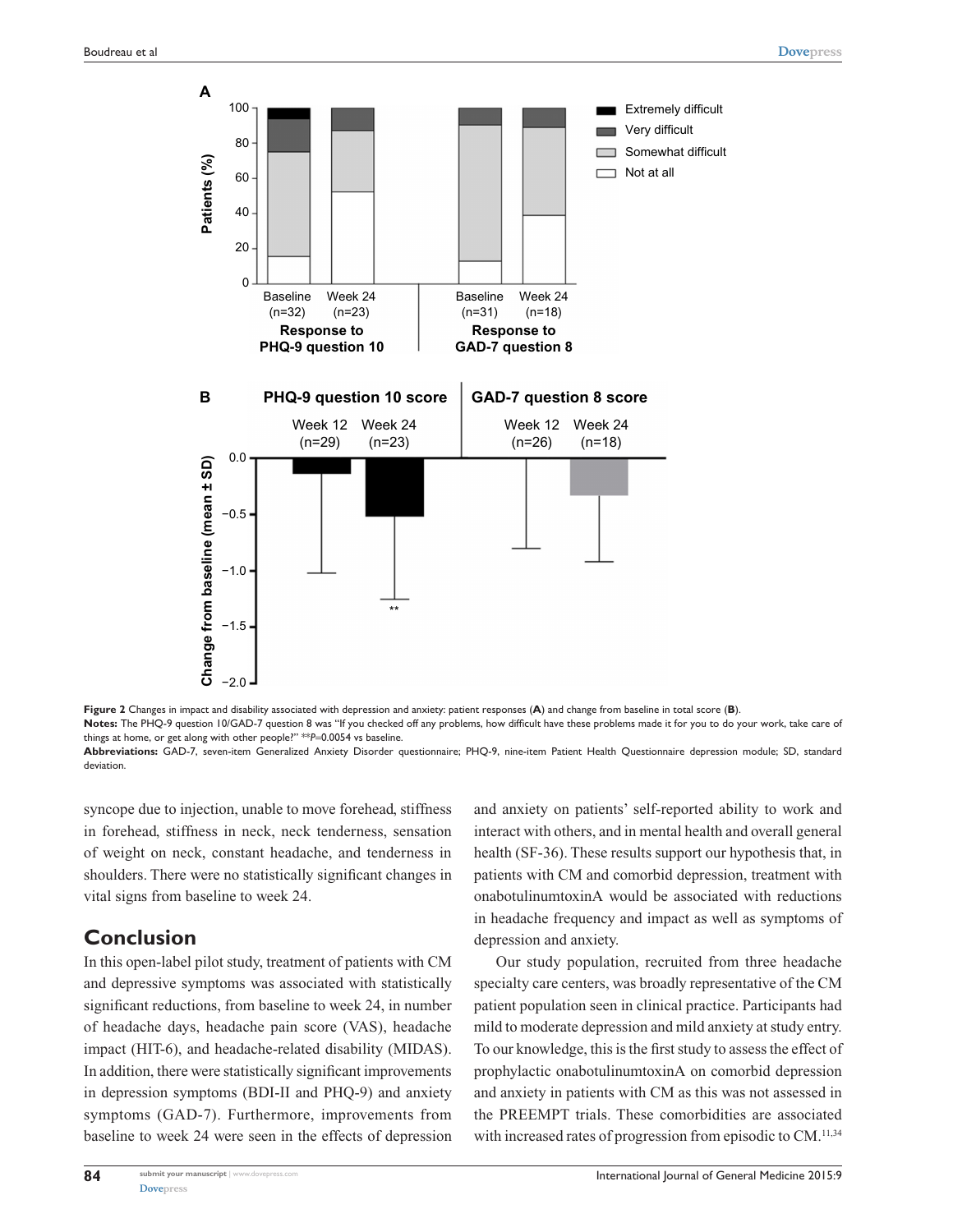A proportion of patients with CM and comorbid depression/ anxiety symptoms may fulfill the DSM-5® diagnostic criteria for a depressive disorder due to another medical condition rather than a primary depressive disorder. Our findings support the hypothesis that in patients with CM and depression/ anxiety, treatment with onabotulinumtoxinA is associated with a reduction in the frequency and impact of migraine attacks and an improvement in the symptoms of depression/ anxiety. Larger, blinded, randomized trials are needed to expand upon the findings from this pilot study.

There are several limitations to this pilot study. The sample size was modest, and we did not include a contemporaneous control group. Placebo rates are high in migraine prophylaxis studies,<sup>35</sup> including the PREEMPT program, which evaluated onabotulinumtoxinA as a treatment for CM. Placebo rates may be higher and more variable in studies that use parenteral medications and in studies that evaluate preventive medications.<sup>36</sup> Additionally, there was no assessment of acute pain medication use during the study.

The mechanism leading to a reduction in both headache outcomes and in measures of depression and anxiety remains to be determined. In this uncontrolled study, a direct therapeutic effect of onabotulinumtoxinA on mood is possible, as are placebo effects on headache and mood. Perhaps onabotulinumtoxinA treatment leads to a reduction in headache, which in turn leads to improvements in depression and anxiety.

# **Acknowledgments**

This study was supported by Allergan via an independent and unrestricted research grant. Allergan had the opportunity to review the final version of the manuscript, to address any factual inaccuracies or request the redaction of information deemed to be proprietary or confidential, and ensure that study support was disclosed. Writing and editorial assistance was provided to the authors by Helen Varley, PhD, CMPP of Envision Custom Solutions, Horsham, UK and funded by Allergan Inc., Irvine, CA, USA, at the request of the investigator. All authors met the International Committee of Medical Journal Editors authorship criteria. Neither honoraria nor payments were made for authorship. The late Dr Sheftell contributed enormously to headache medicine, and was appreciated by all his colleagues. His suggestions in preparing the protocol of this study were of great value.

# **Disclosure**

GPB receives research support from Amgen. BMG served on a scientific advisory board for Kowa Pharmaceuticals America, Inc. and Tribute Pharmaceuticals; has received

speaker honoraria from Zogenix; and receives research support from Allergan, Boston Scientific, and Electrocore. PJM receives research support from Amgen, Allergan, Electrocore, Eli Lilly, Forest Pharmaceuticals, and NuPathe; acts as advisory board member or has received honoraria from Allergan, Bristol-Myers Squibb, Ipsen, Merz, Merck, and XenoPort. RBL receives research support from the National Institutes of Health (NIH) (grant numbers PO1 AG03949 [as Program Director, Project and Core Leader], RO1AG025119 [Investigator], RO1AG022374- 06A2 [Investigator], RO1AG034119 [Investigator], and RO1AG12101 [Investigator]), the National Headache Foundation, and the Migraine Research Fund; serves on the editorial board of Neurology and Cephalalgia and as senior advisor to Headache; has reviewed for the National Institute on Aging (NIA) and National Institute of Neurological Disorders and Stroke (NINDS); holds stock options in eNeura Therapeutics; serves as consultant, advisory board member, or has received honoraria from Allergan, American Headache Society, Autonomic Technologies, Boston Scientific, Cognimed, Colucid, Eli Lilly, eNeura Therapeutics, Merck, Novartis, NuPathe, Vedanta, and Zogenix. DCB has received grant support and honoraria from Allergan/ MAP Pharmaceuticals, Novartis, NuPathe, Zogenix, the National Headache Foundation, and Vedanta Research. FDS is deceased. The authors report no other conflicts of interest in this work.

### **References**

- 1. Headache Classification Committee of the International Headache Society (IHS). *The International Classification of Headache Disorders*. 3rd ed (beta version). *Cephalalgia*. 2013;33(9):629–808.
- 2. Natoli JL, Manack A, Dean B, et al. Global prevalence of chronic migraine: a systematic review. *Cephalalgia*. 2010;30(5):599–609.
- 3. Buse DC, Manack AN, Fanning KM, et al. Chronic migraine prevalence, disability, and sociodemographic factors: results from the American Migraine Prevalence and Prevention Study. *Headache*. 2013;52(10): 1456–1470.
- 4. Bigal ME, Sheftell FD, Rapoport AM, Lipton RB, Tepper SJ. Chronic daily headache in a tertiary care population: correlation between the International Headache Society diagnostic criteria and proposed revisions of criteria for chronic daily headache. *Cephalalgia*. 2002;22(6): 432–438.
- 5. Dodick DW. Clinical practice. Chronic daily headache. *N Engl J Med*. 2006;354(2):158–165.
- 6. Bigal ME, Serrano D, Reed M, Lipton RB. Chronic migraine in the population: burden, diagnosis, and satisfaction with treatment. *Neurology*. 2008;71(8):559–566.
- 7. Bigal ME, Rapoport AM, Lipton RB, Tepper SJ, Sheftell FD. Assessment of migraine disability using the migraine disability assessment (MIDAS) questionnaire: a comparison of chronic migraine with episodic migraine. *Headache*. 2003;43(4):336–342.
- 8. Blumenfeld AM, Varon SF, Wilcox TK, et al. Disability, HRQoL and resource use among chronic and episodic migraineurs: results from the International Burden of Migraine Study (IBMS). *Cephalalgia*. 2011; 31(3):301–315.